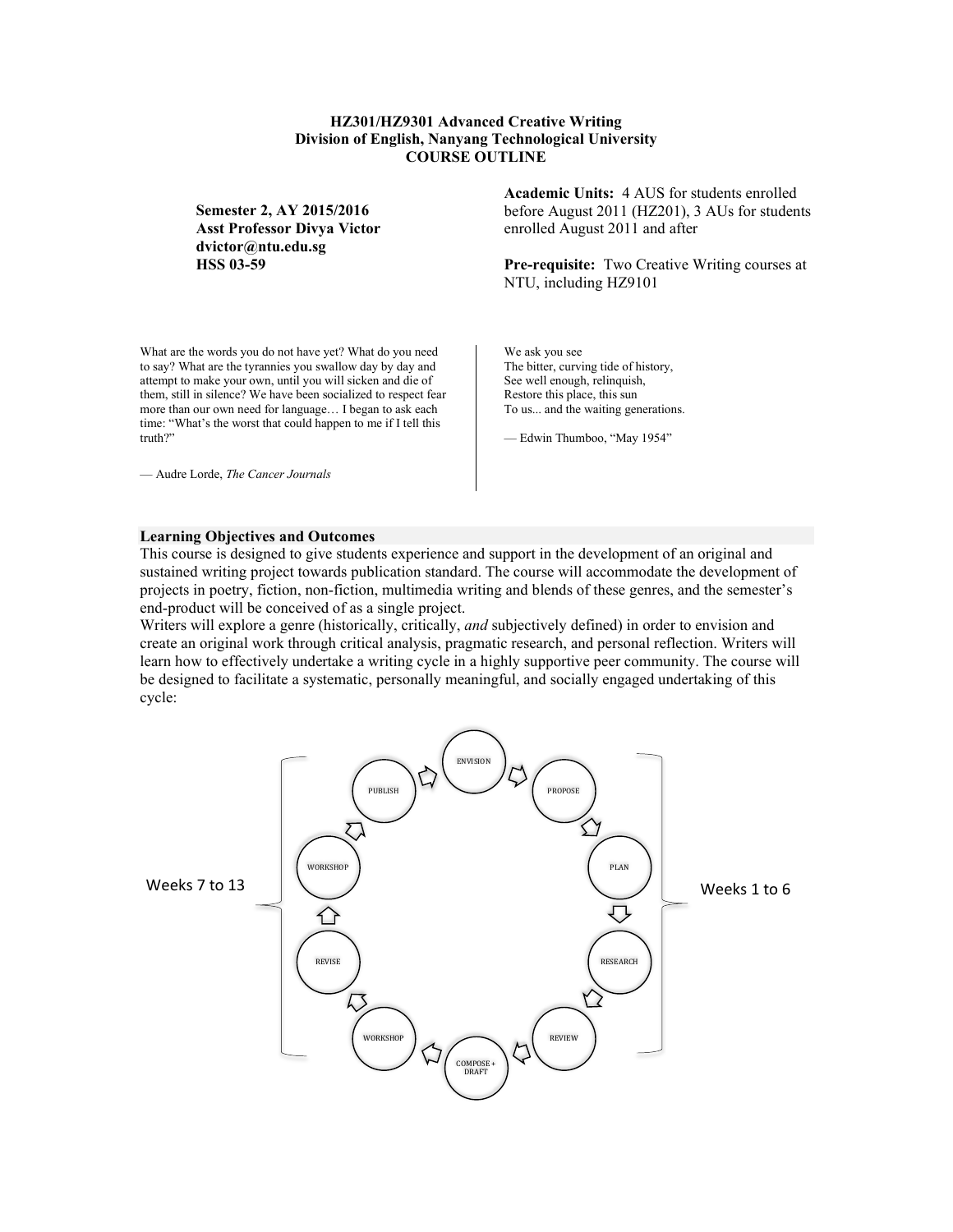To broaden and develop their historical understanding of writing as a socially and politically rooted practice that is in conversation with other fine arts mediums. They will read and respond to carefully selected texts and objects across genres, disciplines, and mediums, including literary theory, journalistic texts, visual art, films, and performances by international and regional experts. Writers will also learn how to be effective and committed collaborators and members of a writing community in a high-intensity workshop environment that prioritizes interpersonal and writerly communication while meeting highproductivity goals every week. Finally, writers will engage in local and international writing communities through social-learning, by investing in local performances and readings, interviewing local and international visiting writers, and publishers.

#### **Assessment**

Week 1 to 13:

PARTICIPATION: 20%

Seminar presence and Workshop participation

Week 1 to 6:

RESEARCH AND DEVELOPMENT DOSSIER: 25%

Weekly archival and investigative exercises, genealogy of influence, project proposal, annotations on research materials and others. (3500-4500 words)

Week 1 to 13:

COMMUNITY INVESTMENT: 15%

One of the following items: Two event reviews, or a summary (and recording of) an interview with local authors or publisher, or a record of correspondence with a non-local writer (1000 words)

Exam Week:

FINAL WORK: 40%

- Prose (Fiction, Non-fiction, Other): 4000-6000 words
- Poetry (Prose, Verse, Multi-media): 8 to 12 discrete pieces in a series or other unitary form, or 1200-2000 words
- Multi-media (Cross media and performance): A unitary piece or series in which language is the *primary* medium1200-3000 words

+ Author Statement (600-800 words)

### **Textbooks and Assigned Materials**

This is an advanced course that operates across genre and media boundaries. As such, the assigned readings (materials) will also be from multiple mediums and genres, including films, music, visual art, and live events. Students will be provided with a carefully curated Course Reader and a cache of multi-media content. They may also be expected to attend the occasional film screenings and make visits to publically accessible galleries and events. All efforts will be taken to ensure equitable access to students of all abilities.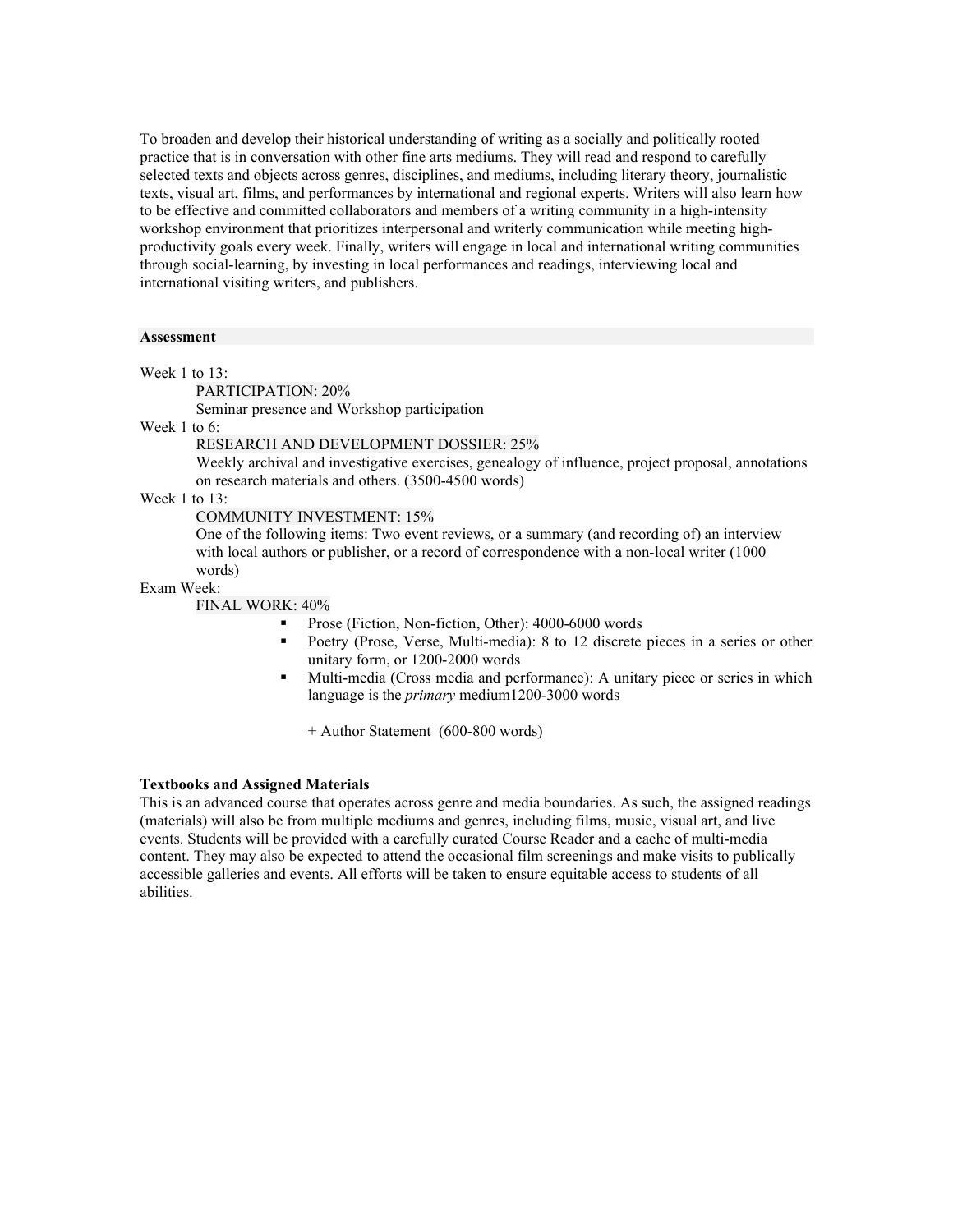# **Course Outline**

| Week           |                                             |                                         |         |
|----------------|---------------------------------------------|-----------------------------------------|---------|
|                | Axis: An idea or theme around which we      | Praxis: The acts of engagement and      | Seminar |
|                | will read/view/engage.                      | writing you will undertake. An          | Hours   |
|                | A set of coordinates that will direct us.   | application of learning and discovery   |         |
|                |                                             | of and through language.                |         |
| 1              | <b>Axis</b> Motivations:                    | <b>Praxis</b> Exploring Personal        |         |
|                | What is praxis? Why do we write? We         | <b>Archives</b>                         |         |
|                | will explore our motivations, goals, and    |                                         |         |
|                | challenges as writers. We will get to know  |                                         |         |
|                | each other as writers and future            |                                         |         |
|                | collaborators                               |                                         | 3       |
| $\overline{2}$ | <b>Axis</b> Envisioning and Discovering     | Praxis  Situating the Self in a         |         |
|                | What do you write about and what are        | <b>Genealogy of Cross-Media</b>         |         |
|                | you unable to write about? What resists     | <b>Influences</b>                       |         |
|                | description or exegesis? How do personal    | 0r                                      |         |
|                | [unsharable/constitutive/undocumented]      | <b>Praxis Anxiety of Influence?</b>     |         |
|                | archives and memory inform your praxis?     | Author-sketch and the "Perfect          |         |
|                | What are the social, linguistic, and        | Text"                                   |         |
|                | political contexts that frame your person   |                                         |         |
|                | and praxis?                                 | (Discovering resonant aesthetic         |         |
|                |                                             | values, separating from universals)     |         |
|                |                                             | Group discussion of aesthetic value     |         |
|                |                                             | and the "Perfect Text"                  | 3       |
| 3              | <b>Axis Discourse, Diction, Material</b>    | <b>Praxis Proposing and Planning</b>    |         |
|                | Language                                    | the Major Project                       |         |
|                |                                             |                                         |         |
|                | How does language mean? What is a           | (Plan and proposal due)                 |         |
|                | network of meaning? How do we               |                                         |         |
|                | negotiate vernacular, dialect, and regional |                                         |         |
|                | variants in dialogue and voice? We will     |                                         |         |
|                | review diction, syntax, the line and        |                                         |         |
|                | sentence unit, semantics, figuration, and   |                                         |         |
|                | image.                                      |                                         | 3       |
| 4              | <b>Axis View, Scope, Psychic Distance</b>   | <b>Praxis  Research and Development</b> |         |
|                | How does perspective affect speaker/        |                                         |         |
|                | character/reader relations? How does        |                                         |         |
|                | point of view influence emotional and       |                                         |         |
|                | cognitive engagement? What is the           | Group troubleshooting and               |         |
|                | relationship between speaker/character      | consultation                            |         |
|                | psychology narrative mode?                  |                                         | 3       |
| 5              | Axis  Line, Unit, Frame                     | <b>Praxis  Research and Development</b> |         |
|                | What is the shape of a thought or breath?   |                                         |         |
|                | How does the line and the sentence build    | (Dossier due)                           |         |
|                | the world of your text? How does the        |                                         |         |
|                | organizational unit (stanza, prose stanza,  | Group troubleshooting and               |         |
|                | paragraph, episode) define the work?        | consultation                            | 3       |
| 6              | Axis  Arc, Plot, Sequence                   | <b>Praxis</b> Composition and Drafting  |         |
|                | How can we describe and plan narrative      |                                         |         |
|                | plot? What is seriality and sequence of     |                                         |         |
|                | disclosure? How are readerly cognition,     |                                         |         |
|                | imagination, and emotion informed by        |                                         |         |
|                | textual arcs, pace, and development?        |                                         |         |
|                |                                             |                                         | 3       |